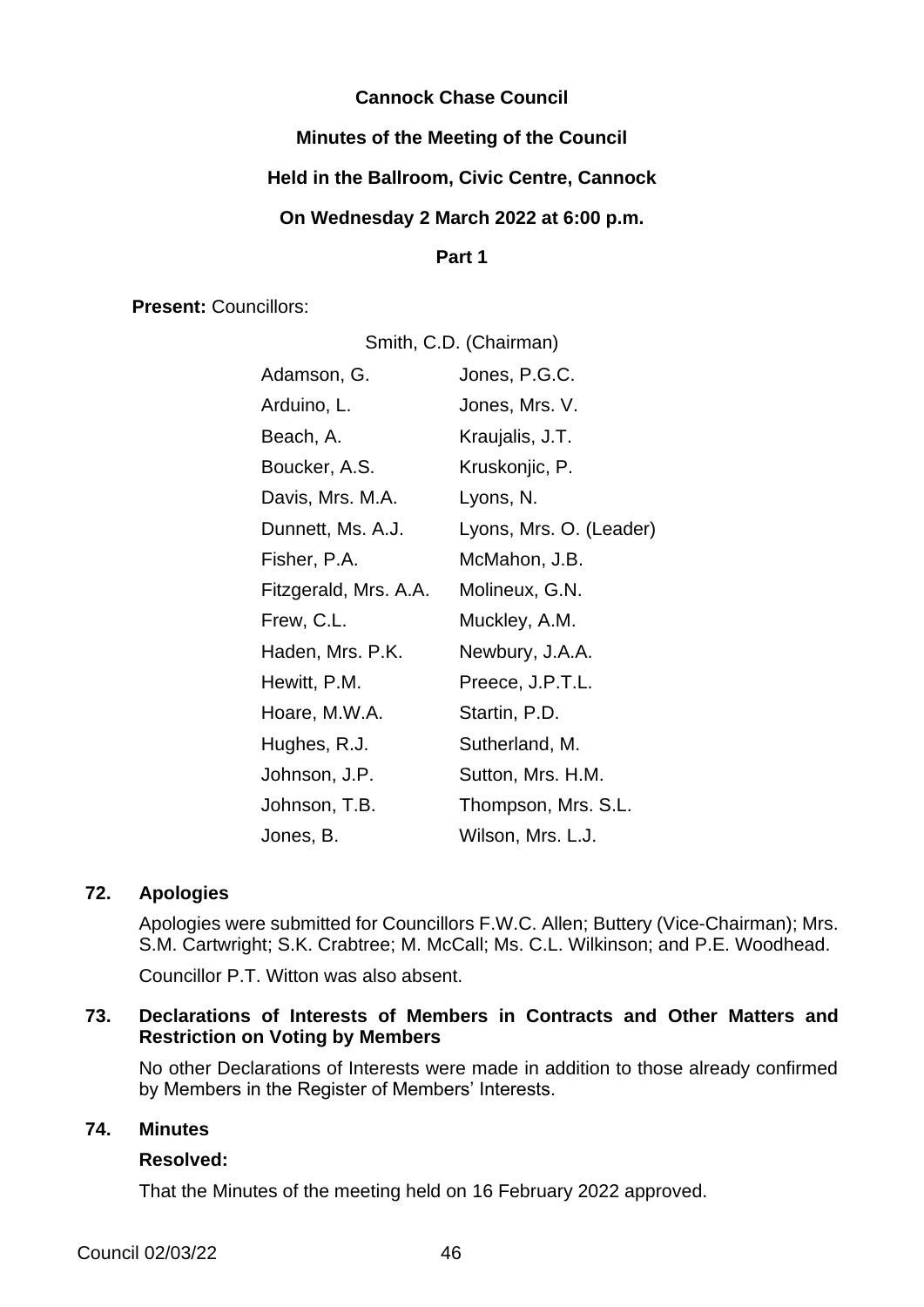# **75. Chairman's Announcements and Correspondence**

## **(i) Chairman's Charity Event**

The Chairman reminded Members of his charity 'Burns Night' event scheduled for Sunday 20 March 2022 at the Beaudesert Golf Club, having been postponed from January.

Confirmed attendees were currently low in number, so anyone wishing to attend should contact Support Services by Friday 4 March to confirm menu choices and make payment.

#### **76. Leader's Announcements and Correspondence**

#### **(i) Russian Attack on Ukraine**

The Leader advised she only had one announcement to make today, something that sadly, put everything else into perspective.

The world was in a dark place because of Russia's attack last Thursday on the free world. The war that had broken out in Europe would disrupt millions of lives. Locally, the District had a local Ukrainian community living in fear - fear for their families and loved ones, fear for the security of their country and fear of what the future may hold.

The Council stood with Ukraine and was ready to step up to help its friends and neighbours.

The Leader would have liked to submit a formal motion for full Council's consideration today, but constitutional timeframes meant this wasn't possible.

Councillor Muckley was thanked for her email to all Councillors that morning, with the Leader also feeling it appropriate for the Council to speak out on this matter.

The Leader advised that on behalf of the Council, she would like to write to the Ukrainian Ambassador to the UK to show solidarity and unity against the unprovoked and wholly unacceptable aggression by Russia. The Council was a local, civic authority, of which there were many across Europe and across Ukraine.

All Members showed support for the Leader's proposal to send the letter and then joined the Leader in standing for one minute to indicate support and stand in solidarity with Ukraine.

Councillor Adamson, Leader of the Opposition, supported the Leader's words and requested that the Council purchase a Ukraine flag as a show of practical support. Councillor Adamson then advised that Councillor Preece and others had setup a Facebook site for donations of clothing, bedding, etc. called 'Norton Canes Stands with Ukraine', which Members were asked to publicise. Furthermore, anyone wishing to make financial donations were encouraged to do so via the Red Cross.

## **77. Council Tax Resolution**

Consideration was given to the Joint Report of the Head of Finance and the Council Solicitor (Item 6.1 - 6.6).

In accordance with Council Procedure Rule 15(4)(b), a named vote was held on the proposals: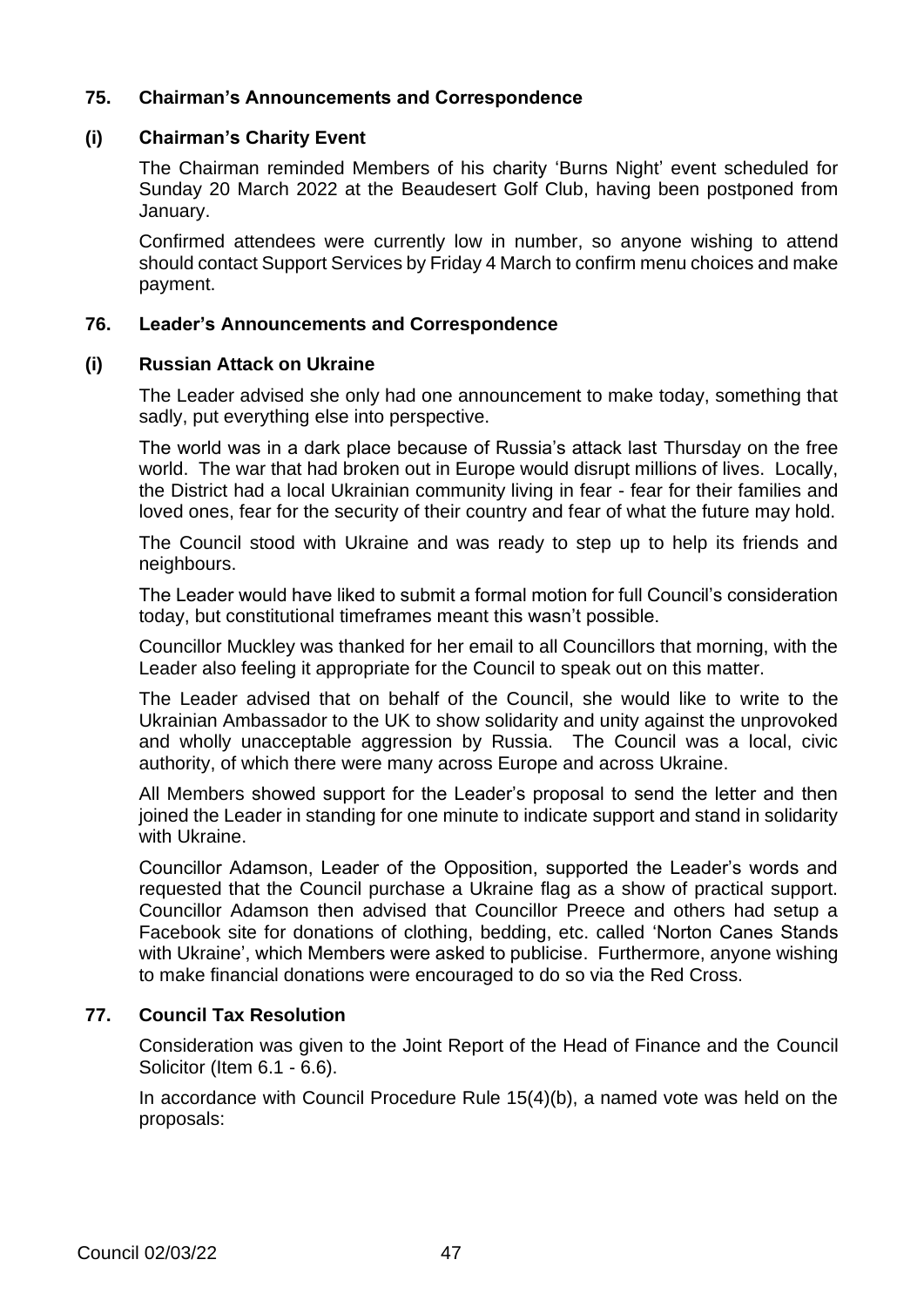# **For Against Abstain** Adamson, G. Arduino, L. Beach, A. Boucker, A.S. Davis, Mrs. M.A. Dunnett, Ms. A.J. Fisher, P.A. Fitzgerald, Mrs. A.A. Frew, C.L. Haden, Mrs. P.K. Hewitt, P.M. Hoare, M.W.A. Hughes, R.J. Johnson, J.P. Johnson, T.B. Jones, B.

Jones, P.G.C.

Jones, Mrs. V.

Kraujalis, J.T.

Kruskonjic. P.

Lyons, N.

Lyons, Mrs. O.

McMahon, J.B.

Molineux, G.N.

Muckley, A.M.

Newbury, J.A.A.

Preece, J.P.T.L.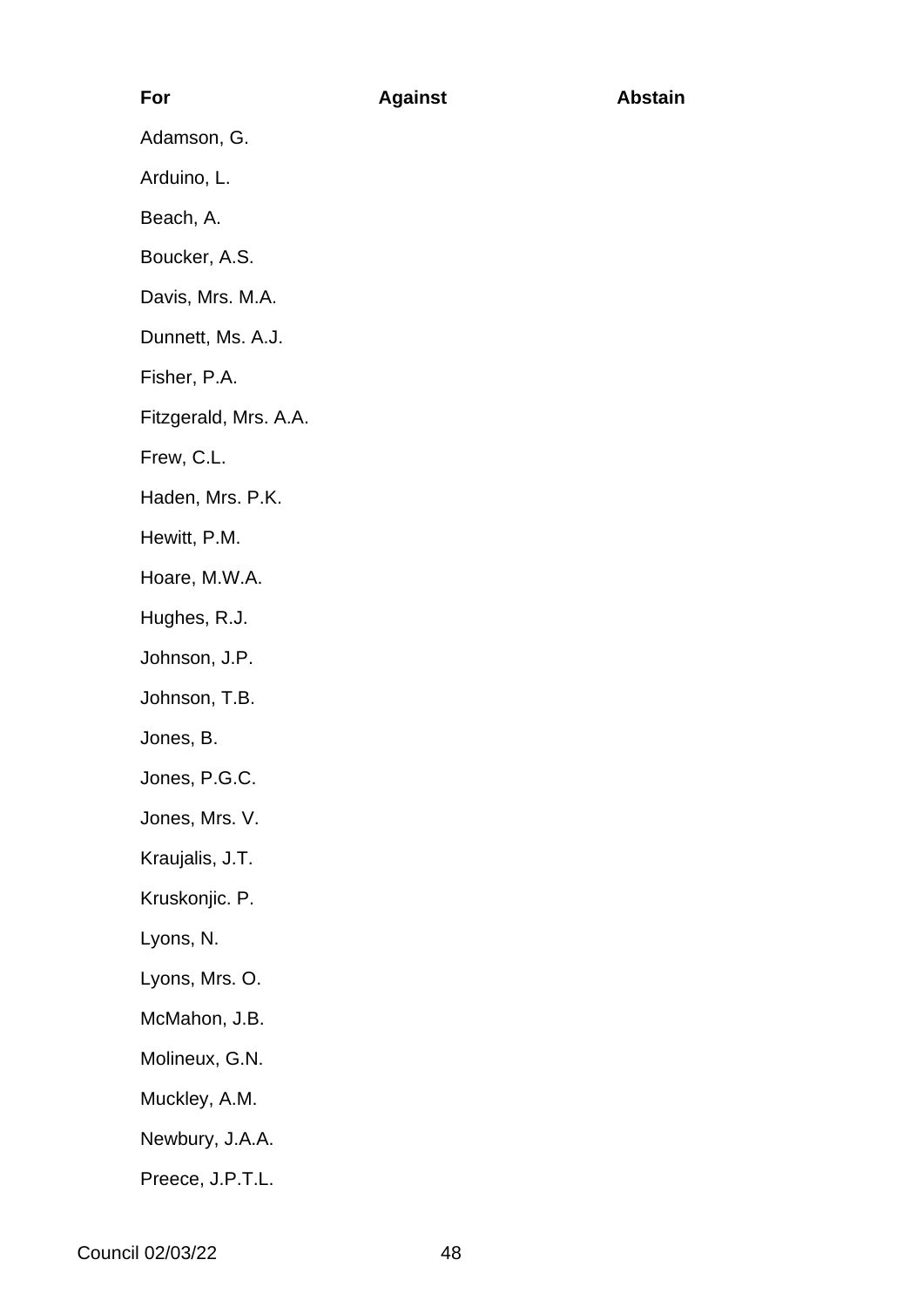| For                 | <b>Against</b> | <b>Abstain</b> |
|---------------------|----------------|----------------|
| Smith, C.D.         |                |                |
| Startin, P.D.       |                |                |
| Sutherland, M.      |                |                |
| Sutton, Mrs. H.M.   |                |                |
| Thompson, Mrs. S.L. |                |                |
| Wilson, Mrs. L.J.   |                |                |
| 33                  | 0              | 0              |
|                     |                |                |

In addition, Councillors F.W.C. Allen, M.S. Buttery, Mrs. S.M. Cartwright, S.K. Crabtree, M. McCall, Ms. C.L. Wilkinson, P.T. Witton, and P.E. Woodhead were absent from the meeting.

## **Resolved:**

That the Council Tax Resolutions 1 to 6, as included at Appendix 1 of the report, be approved.

# **78. Motions Received under Council Procedure Rule 6**

**(i)** Consideration was given to the following Motion submitted in accordance with Council Procedure Rule 6 by Councillor Mrs. O. Lyons, Leader of the Council:

"On 5 January 2022, the Association of Democratic Services Officers (ADSO) and Lawyers in Local Government (LLG) launched a petition calling on the Government to change the law to give councils (ranging from county, district, and unitary authorities, through to town and parish councils) the freedom to hold remote meetings when local circumstances suit. This includes hybrid meetings.

This Council supports the petition launched by the Association of Democratic Services Officers and Lawyers in Local Government on 5 January with regard to remote and hybrid meetings. We agree to write to the Secretary of State for Levelling Up, Housing and Communities calling on the Government to change the law to allow councils the flexibility to hold such meetings when they deem appropriate within agreed rules and procedures."

Councillor J.A.A. Newbury moved the following Amendment to the Motion, which was accepted by the Leader:

"That the Council also writes to the local MP to request that she supports the Council in its efforts to convince the Government to introduce this."

# **Resolved:**

That:

(A) The Council supports the petition launched by the Association of Democratic Services Officers and Lawyers in Local Government on 5 January regarding remote and hybrid meetings and writes to the Secretary of State for Levelling Up, Housing and Communities, and the local MP, to call on the Government to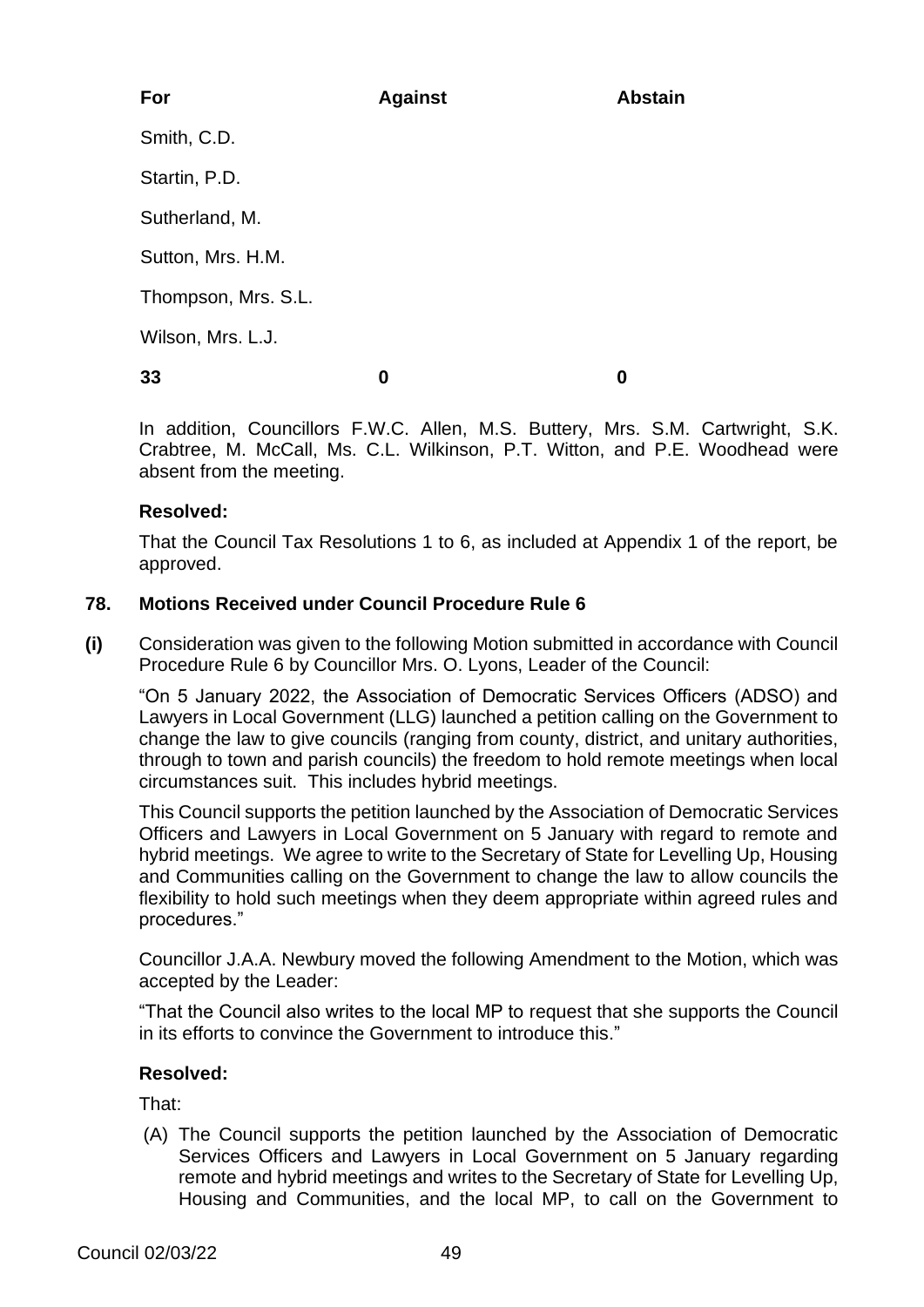change the law to allow councils the flexibility to hold such meetings when they deemed appropriate within agreed rules and procedures.

(B) The Council also writes to the local MP to request that she supports the Council in its efforts to convince the Government to introduce this.

# **79. Comments and Questions on Part 1 Minutes of Cabinet, Committees, Sub-Committees and Panels under Rule 9**

None received.

#### **80. Appointment of Armed Forces Champion**

*(Councillor Mrs. M.A. Davis left the meeting at the start of this item and did not return.)* Consideration was given to the Report of the Leader of the Council (Item 9.1 - 9.4).

#### **Resolved:**

That Councillor M.S. Buttery be appointed as the Council's Armed Forces Champion.

#### **81. Localism Act 2011 - Pay Policy Statement 2022-23**

Consideration was given to the Report of the Leader of the Council (Item 10.1 - 10.10).

#### **Resolved:**

That the Pay Policy Statement as set out in Appendix 1 of the report be approved and published on the Council's website.

#### **82. Calendar of Meetings 2022-23**

Consideration was given to the Report of the Chief Executive (Item 11.1 - 11.11).

#### **Resolved:**

- (A) The Calendar of Meetings 2022-23, as included at Appendix 1 of the report, be approved.
- (B) The Managing Director, in consultation with the Chairman of the Council, relevant Chairmen of Committees and / or Leader of the Council, as appropriate, be authorised to amend the Calendar of Meetings, through convening additional meetings, or the postponement / cancellation of meetings, if required.

#### **83. Review of the Members' Allowances Scheme**

Consideration was given to the Report of the Council Solicitor and Monitoring Officer (Item 12.1 - 12.18).

The Leader moved that recommendation (b) (as detailed in report paragraph 5.2), be amended to read that "The Basic, Special Responsibility and Civic Allowances be frozen at the 2021/22 rates for each year of the revised Scheme.".

Members indicated their support for the amendment as proposed.

#### **Resolved:**

That:

(A) The revised Members' Allowances Scheme be in place for three years, from 1 April 2022 to 31 March 2025.